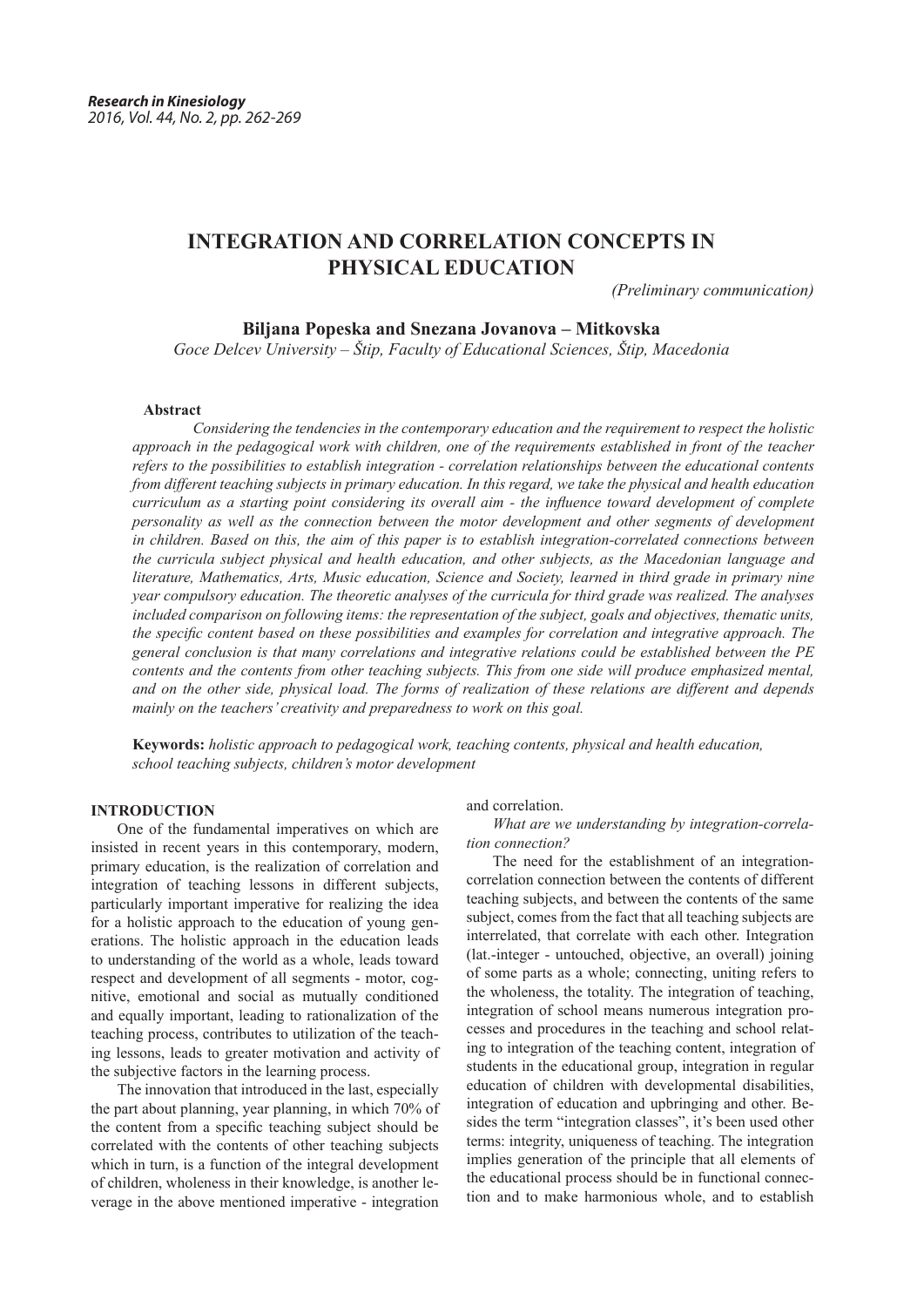mutual functional connection with the contents, which have their own meeting points. For this the best leverage for us is the explanation of Gestalt theory according to which the mental processes cannot be broken down into small parts, because the organization and the integrity are the most important parts of the mental process.

The key question that arises is what kind of integration we want to establish, whether to focus on full or on partial integration. Complete integration refers to the merging of different content into a whole, and partial integration refers to the choice of teaching material on the parts where there are similarities, and joint processed the related ones. Within the teaching process is necessary to determine whether to focus toward the integration of the subject or integration between different subjects.

Correlations (lat.- interrelationship, interdependence, connectivity into one place) refers to a connection, but in function of integrity, namely, the achievement of a holistic approach. The same in the teaching practice can be achieved such as correlation of learning contents within the subject; correlation among the subject and correlation of students' knowledge with environmental reality and practice. To a great extent, the student's development through complementary, toward related development domains, so that, the progress who student makes in one domain influence on the development and progress that makes the student in another development domain. The complementary connection and mutual conditioning of all domains requires a holistic, as quite a significant approach in the development of young individuals.

## *Curricular content of PE and possibilities for correlation and integration with curricular content from other subjects in class tuition.*

Contemporary physical education through the planning and realized curricular content enables normal physical and mental development and adoption of certain motor knowledge, skills and habits as well as theoretical knowledge of physical culture that students can successfully apply in everyday life. The overarching goal of the PE can be defined as satisfying of the bio-psycho-social needs for movement as a way of enhancing adaptive and creative abilities in contemporary conditions of life and work (Findak, 2006). The same is realized through content that enable students to acquire new knowledge, skills, motor habits and enables the development and improvement of motor abilities. Involvement in the process of physical exercise and the application of contents of PE have a positive impact on overall health and development of children, i.e. influence the functioning of the bodies, organic systems, socio-emotional and cognitive development. The imperative of physical and health education is that the implementation program should take place through games and integration with other curricular areas.

Physical and health education through the program enables to realize integral content and to realize the goals

and objectives of the other curricula subjects. All these has its own physiological basis in the functioning of the CNS where the centers for logical thinking and problems solving are integrated with the centers for motor activity and motor learning (Malina, Bouchard & Bar - Om, 2004). The speed of processing data and information, i.e. the speed of cognitive processes is directly related to the speed of the motor reactions. These results has been confirmed in numerous studies which confirmed the direct relationship between the cognitive functions and results of certain motor tests, primarily the tests for coordination and speed of reaction (Tirre & Raouf, 1998; Planinšec, 2002; Bonifacci, 2004; Pišot & Planinšec, 2005). The relation between children's motor development, related mainly on their motor abilities development and PE contents noted in PE curricula are confirmed in several studies that analyses the Macedonian national PE curricula for the first cycle of studies (Popeska & Mitevski, 2016; Popeska, Klincarov, Mitevski & Nikovski, 2013). Several studies also emphasize the possibilities for correlation and integration relationships and benefits from them between the physical education and music (Nasev, 2013; Milanović & Tošić, 2012; Cicović-Sarajlić, Pavlović & Popović, 2013), physical education and nature (Zrnzević & Lakušić, 2016), math and physical education (Milanović, Marković & Ignjatović, 2012).

The integration of PE teaching content with the content from other subjects arises from the fact that the teaching of PE implies a unity of influences of students in all segments of the anthropological status of motor skills, functional, psychological, sociological, and cognitive. From methodical and educational aspect the connection of the curriculum material is justified and desirable between the subjects which from one side produced emphasized mental and, from the other side, physical overload. The bases for integration correlation connection of the PE teaching content with other subjects in teaching classes in primary education we identified in the nature, the manner of knowledge adopting, as well as in the set of objectives from the different teaching subjects in primary school classes.

#### **METHODS**

The aim of this paper is to establish the integrationcorrelated connection between the curricula subject physical and health education and other subjects as the Macedonian language and literature, Mathematics, Arts, Music education, Science and Society.

A theoretical analysis of programs has being used as a basic working method, the curricula for physical and health education for third grade in the primary education developed by the Bureau for Development of Education of the Republic of Macedonia as well as the educational programs for all other subjects in the third grade (Curriculum for thirty grade ...(Наставана програма за трето ...) (2007). We decided intentionally to analyze the program from the third grade because it is a program that is in the middle of the primary education (1-5 grade), i.e.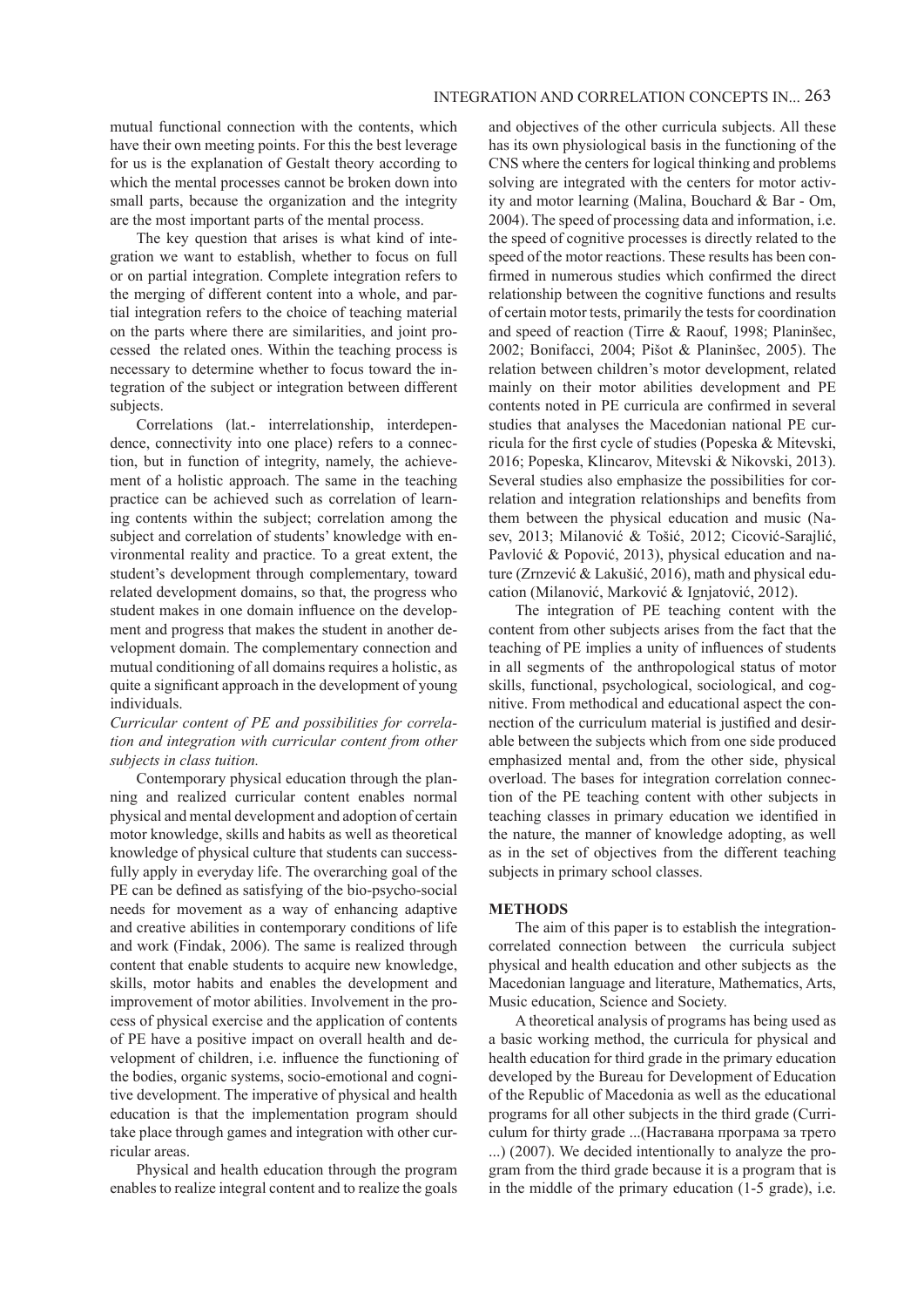#### 264  *B. Popeska & S. J. Mitkovska*

it is at the end of the first of three cycles of the nine-year education, the period of transitions from concrete to abstract thinking.

We analyzed and compared the following items: the representation of the subject, goals and objectives, thematic units, the specific content and so on. Based on the analysis, we identify the opportunities for correlation and integration among the subjects of physical and health education, each subject separately, and given are examples of specific activities or games across the presented relations.

### **RESULTS AND DISCUSSION**

According to the curriculum for the nine-year basic education for the school year 2016/17 in the third grade, the students have the following nine compulsory subjects: Macedonian language, Math, English language, Art, Music education, Natural sciences, Society, Physical and Health education and Working with computer and basic of programming. The complete number of compulsory subject in the third grade as well as the number of classes per week and the annual number of classes are presented in the Table 1.

The subject *Physical and health education* is represented with 3 hours per week, i.e. 108 hours per year. According to the program as the main objectives which should be achieved by this subject are:

• To be trained for proper holding and symmetrical development of the body through the appropriate exercises;

• To be practicing correctly and coordinated natural movements with arms, legs and other parts of the body for optimal function of locomotion;

• To participate in the games and to encourage of collaborative and competition collective games;

• To develop locomotor motor coordination and orientation in space;

• To be practicing and accomplishing new motor elements of the basics of athletics, gymnastics and other sports;

• To participate equally and to cooperate in team performance of exercises and games;

• To develop the capacity for positive emotional expression through play and adequate physical activity;

• To create incentives to participate in activities of their choice.

In the curriculum of PE are set concrete sections, specific objectives, content, concepts, activities and methods.

We have identified the following thematic areas:

• Exercises for organized setting and movement;

• Exercises for shaping the body and movements (are performed every hour);

• Basics of athletics;

• Basics of gymnastics;

• Games

The program implementation implies respect of the developmental needs of the child. The motor activities are conducted mainly through mobile games, with effort to meet the student's interests, realization of positive emotional effects, respect to their friends, to help and to develop collective and group solving tasks, to develop a culture of respect, the knowledge of beauty and nurturing patterns. Established goals from the PE program, specific sections, content, enabling integration between the subject content and correlation of contents of all subjects that students have in the third grade. All contents from the PE curriculum from the third grade, more or less could be put in correlation with some content from the other subjects. These relations are mainly in use of some already learned facts and their repeating in some form of movement games or fast check of knowledge from other teaching subjects. We present the correlation and integration between the PE and other subjects.

*Macedonian language -* The curriculum of Macedonian language provided numerous educational objectives:

• To be able to read and write text with printed and handwritten letters;

• To use the correct order of words in a sentence;

• To recognize nouns, adjectives, main and ordinal numbers and verbs and to distinguish them as types of words;

• To be trained for using the elementary grammar and spelling norms in reading and writing;

• To be trained to read and retold orally and write literary works from artistic and folk literature according to their age;

*Table 1. Number of classes per week and annual*

| Teaching subject                            | Number of<br>classes per week | Annual number of<br>classes |
|---------------------------------------------|-------------------------------|-----------------------------|
| Macedonian language                         |                               | 216                         |
| Math                                        |                               | 180                         |
| English language                            |                               | 108                         |
| Art                                         |                               | 72                          |
| Music education                             |                               |                             |
| Natural sciences                            |                               | 72                          |
| Society                                     |                               | 36                          |
| Physical and health education               |                               | 108                         |
| Working with computer and basic programming |                               |                             |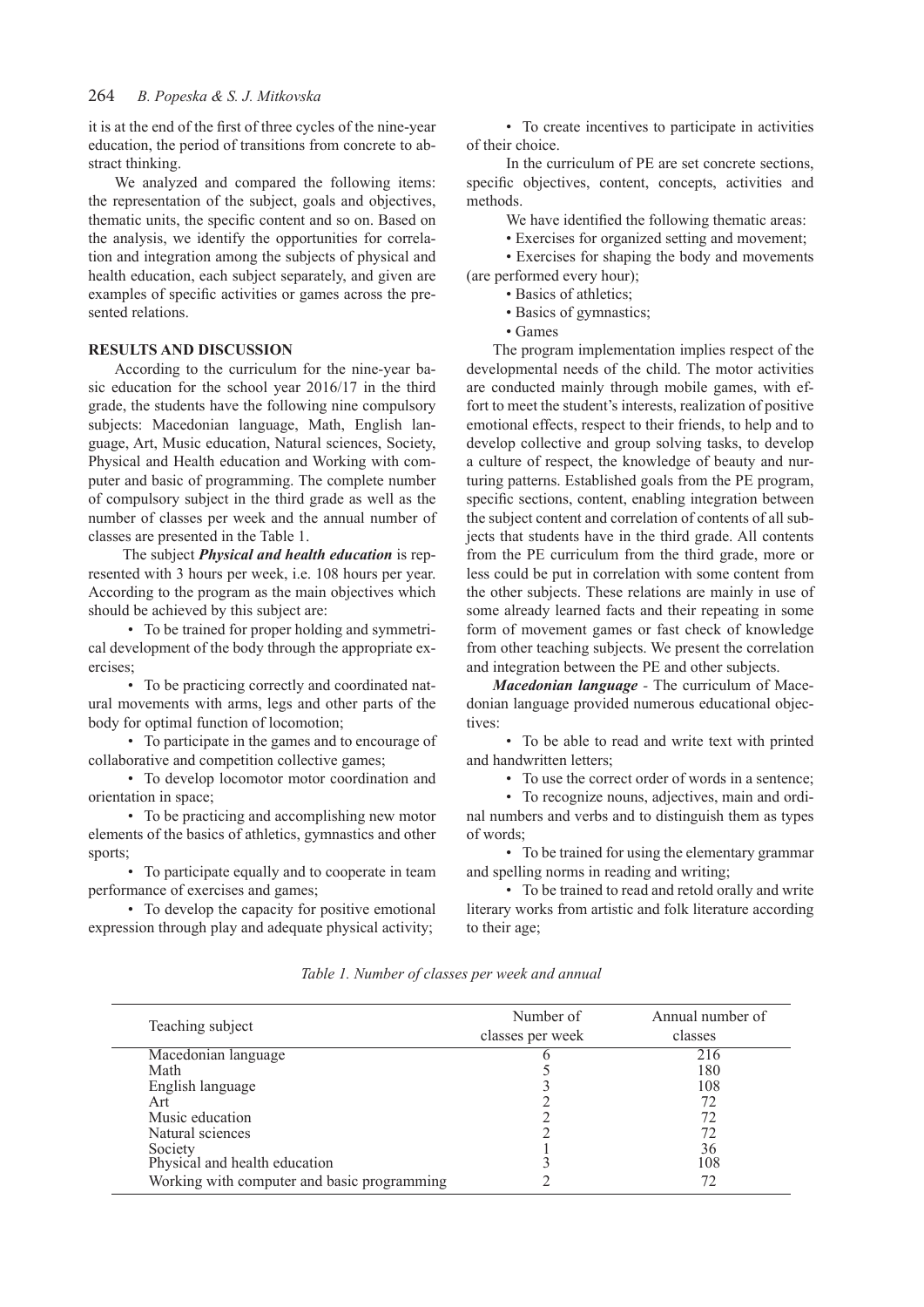| Teaching subjects                      | Aims                                                                                                                                                                                                    | Integration correlation connection                                                                                                                                                                                     |
|----------------------------------------|---------------------------------------------------------------------------------------------------------------------------------------------------------------------------------------------------------|------------------------------------------------------------------------------------------------------------------------------------------------------------------------------------------------------------------------|
| Macedonian<br>language                 | To be trained to read and write<br>words and text in block letters in<br>Latin; To be trained to write words                                                                                            | ■ Using written letters from the<br>alphabet in movement games (create<br>the sentence as fast as possible)                                                                                                            |
| Initial reading and<br>writing (Latin) | and short sentences with handwritten<br>Latin letters.                                                                                                                                                  | Realization of some story with<br>ш<br>movements<br>Exercises for writing words in Latin<br>ш                                                                                                                          |
| Physical and Health<br>Education       | To be encouraged to perform<br>exercises with neck, head,<br>arms, trunk and legs (right and<br>coordinated); To be encouraged; To<br>carry out exercises for strengthening,<br>stretching and loosing. | for improving the writing block letters<br>in the Latin alphabet;<br>Exercises for correctly writing and<br>Е<br>for connecting the letters in the word<br>and in the sentence as the end of certain<br>movement game. |

*Table 2. Example of integration – correlation relationships between PE and the Macedonian language*

|  |  | Table 3. Example of integration - correlation relationships between PE and Mathematics |  |  |  |  |  |
|--|--|----------------------------------------------------------------------------------------|--|--|--|--|--|
|  |  |                                                                                        |  |  |  |  |  |
|  |  |                                                                                        |  |  |  |  |  |

| Teaching<br>subjects             | Aims                                                                                                                                                                                                                                                                                                                                                                                                                                                        | Integration correlation connection                                                                                                                                                                                                                                                                                                                                                                                                                                                       |
|----------------------------------|-------------------------------------------------------------------------------------------------------------------------------------------------------------------------------------------------------------------------------------------------------------------------------------------------------------------------------------------------------------------------------------------------------------------------------------------------------------|------------------------------------------------------------------------------------------------------------------------------------------------------------------------------------------------------------------------------------------------------------------------------------------------------------------------------------------------------------------------------------------------------------------------------------------------------------------------------------------|
| <b>Mathematics</b>               | Count and tells numbers in a row to<br>100, 1000; distinguishes odd and even<br>numbers (Numbers).<br>Identification, description and<br>drawing of 2D forms including<br>Differentiating of 2D forms by number<br>of sides, vertices and makes<br>Identification, differentiating, drawing<br>2D and 3D forms pyramids, prisms,<br>investigate how to make a cube.<br>Measure and compares length, table<br>with standard and non-standard units<br>(SEM); | Knowing the numbers, the even and<br>odd numbers, differentiating bigger,<br>smaller, equal and similar, simple<br>mathematical operations, etc. can easily<br>be repeated or determined through<br>various games across movement games<br>and polygons through which children<br>masters new movements and learn new<br>skills.<br>• Practicing the different forms of<br>movement that offer the opportunity to<br>identify, describe 2D and 3D form<br>The game "Hunting the form of" |
| Physical and<br>Health Education | To encourage, to develop the natural<br>locomotion and movements overcoming<br>new movements and motor skills.<br>To develop psychomotor abilities<br>through play and physical activity;<br>Become able to evaluate physical<br>capabilities.                                                                                                                                                                                                              | Using the units for length,<br>mass and time, students can<br>measure, record and compare<br>their achievements in certain<br>motor tasks and tests and<br>thus monitor their progress<br>and evaluate their abilities<br>and capabilities. In this way<br>they become aware of their<br>capabilities and progress.                                                                                                                                                                      |

• To be trained to tell stories orally and writing on literary language;

• To be trained to participate in the conversation through active involvement and self-expression of their experiences, feelings and facts;

• To enrich the dictionary with new words;

• To develop a sense of belonging to their own and respect toward other cultures;

• To create incentives to monitor content from different media and to transmit brief information about them;

• To be trained to use ICT in the function of the subject.

The same contains several program areas: Initial reading and writing; Language (grammar); Reading the literature and mandatory reading; Expression and creation; Media culture.

In Table 2. an example for integration is presented correlation connection between these two subjects.

*Mathematics -* curriculum is divided into 5 areas: Numbers / Mathematical operations, Geometry, Work with Data, Measurement and Troubleshooting. It is focused on principles, schemes, systems, functions and relationships, so that students can apply the mathematical knowledge and develop a holistic understanding of the subject. It provides a set of development teaching goals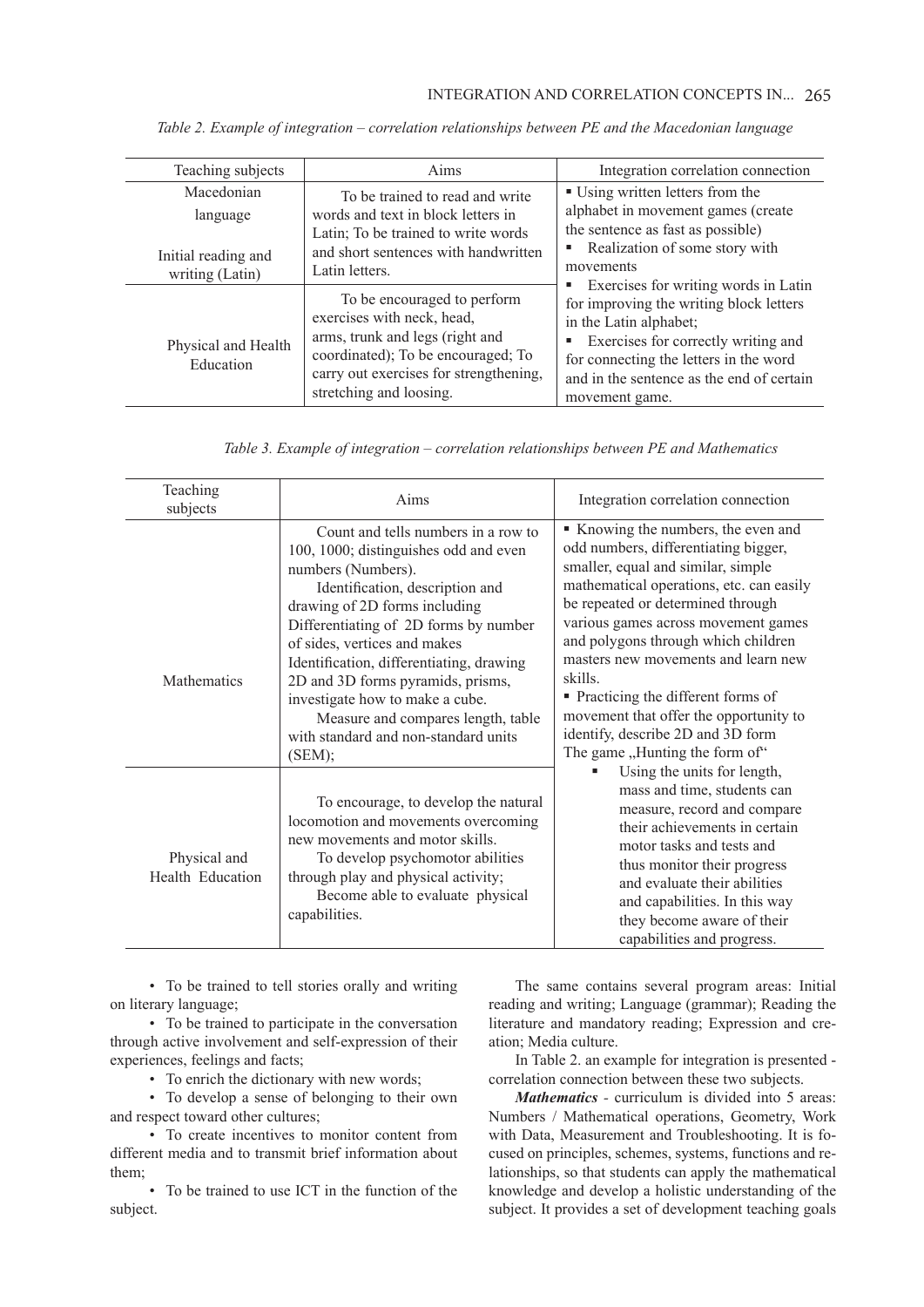| Teaching subjects<br>Aims                                     |                                                                                                                                  | Integration correlation                                                     |
|---------------------------------------------------------------|----------------------------------------------------------------------------------------------------------------------------------|-----------------------------------------------------------------------------|
| <i>Science</i><br>Thematic union:<br>Introduction into forces | Experiences for the power of pushing and<br>towing to explores how forces can move or stop the<br>movement of objects            | Games, pulling on the                                                       |
| Physical and Health<br>Education<br>Lifting and carrying      | To overcome and practicing the technique of<br>lifting and carrying<br>To develop strength and agility of large muscle<br>groups | rope, throwing soft balls or<br>pillows, fast / slow change<br>of direction |

|  |  | Table 4. Example of integration - correlation relationships between PE and Science |  |  |
|--|--|------------------------------------------------------------------------------------|--|--|
|  |  |                                                                                    |  |  |
|  |  |                                                                                    |  |  |
|  |  |                                                                                    |  |  |

*Table 5. Example of integration – correlation relationships between PE and Society*

| Teaching subjects                                                                   | Aims                                                                                                            | Integration correlation connection                                                                                                                                                                                               |
|-------------------------------------------------------------------------------------|-----------------------------------------------------------------------------------------------------------------|----------------------------------------------------------------------------------------------------------------------------------------------------------------------------------------------------------------------------------|
| Society<br>Theme: My hometown                                                       | To expand knowledge<br>about their own homeland<br>and about the municipality                                   | Walks through the residence<br>at different manners (in a line, by<br>one, by two, fast and slow, walking,<br>climbing, using bicycles etc), visiting<br>old buildings.<br>Learning the traffic rules through<br>movement games. |
| Physical and Health<br>Education<br>Exercise for organizing<br>setting and movement | To perfect the<br>installation and movement.<br>To develop locomotor<br>ability for moving in all<br>directions |                                                                                                                                                                                                                                  |

*Table 6. Example of integration – correlation relationships between PE and Art education*

| Teaching subjects                                                                   | Aims                                                                                                            | Integration correlation connection                                              |
|-------------------------------------------------------------------------------------|-----------------------------------------------------------------------------------------------------------------|---------------------------------------------------------------------------------|
| Art education                                                                       | To combine large and small<br>shapes and rich them with texture<br>painting                                     | Practicing different exercises<br>and adopting complex coordinated              |
| Physical and Health<br>Education<br>Exercise for organizing<br>setting and movement | To be encouraged to develop<br>natural locomotor movements and<br>acquiring a new movements and<br>motor skills | movements and performance in<br>different conditions-painting in nature<br>walk |

*Table 7. Example of integration – correlation relationships between PE and Music Education*

| Teaching subjects                                | Aims                                                                               | Integration correlation<br>connection                    |
|--------------------------------------------------|------------------------------------------------------------------------------------|----------------------------------------------------------|
| Music education                                  | To develop sense for rhythm<br>to perform musical steps<br>To encourage to perform | Participation in the music<br>game.                      |
| Music and movement                               | movements according to previously<br>established choreography                      | Playing on waltz<br>Combining walked, lining,            |
| Physical and Health<br>Education                 | To perform exercises that complies<br>with certain rhythm and pace                 | setting.                                                 |
| Exercises for organizing setting<br>and movement | To develop a sense of aesthetic<br>perform, movements routes                       | Performing of body shaping<br>exercises on certain music |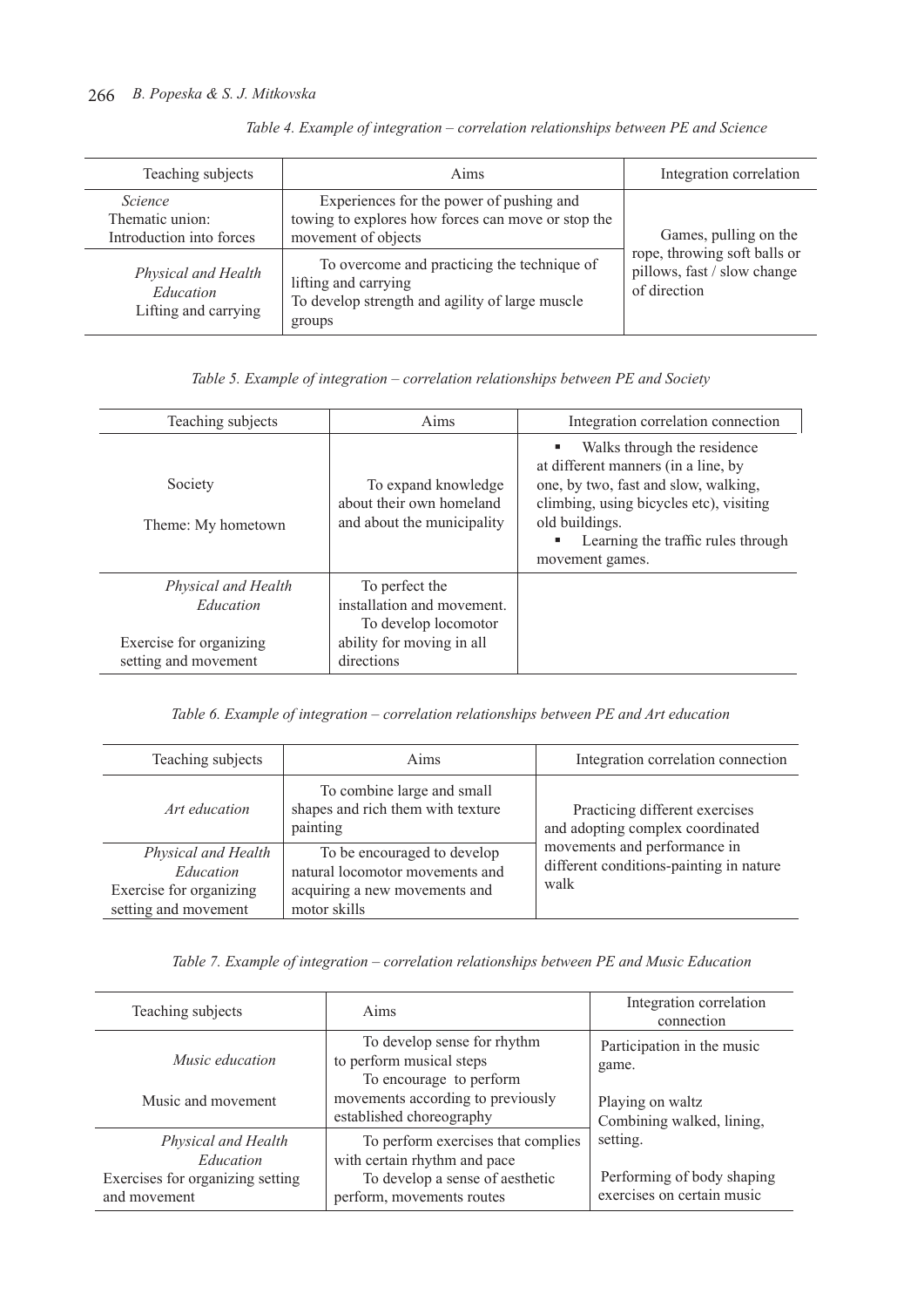| Teaching subjects                | Aims                                                                | Integration correlation connection                           |
|----------------------------------|---------------------------------------------------------------------|--------------------------------------------------------------|
| English<br>Lexical units         | To understand the meaning of<br>lexical units and to reproduce them | Games in which develops the desire                           |
| Physical and Health<br>Education | To develop psychomotor<br>dimensions                                | for competitive spirit, ability to contribute<br>and helping |

*Table 8. Example of integration – correlation relationships between PE and English Language*

through which describing what the student should know or should do in each year of education.

A number of teaching units in mathematics can integrate and correlate with the PE teaching units. The basics of integration - correlation relations between these two subjects, we identified mainly in practical applicability of the acquired knowledge from mathematics through their application in the realization of different PHE content, as well as the possibility for a quick check of the knowledge in mathematics through various movement games and polygons with competitions in which the demands of the games is solving certain math problem or task. The practical application of knowledge of the type of measurements and compare the length, width, weight, volume, time of standard and non-standard way of data obtained as a result of the assessment of their own abilities, are important in a sense to give the children an opportunity to get know themselves, their own possibilities and record their progress. This is particularly important in the process of creation of self-image, to develop the self-confidence and self-criticism as qualities that should be built for children from the earliest age.

*Natural sciences* - in the curriculum are set 4 content areas; scientific research, biology, chemistry and physics. Research strengthens these three content areas which are focusing on developing self-confidence and interest for acquiring new knowledge. Each content area contains specific thematic sections which set specific goals which can be attained.

The objectives of the curriculum are grouped into six thematic units which are given in a specific order. The objectives of the research are repeated, occur in each topic and are listed at the beginning of each subject. These are: Life processes; Plants that bloom, Senses, Materials, Introduce about forces, and Maintenance of health. With the contents of each thematic unit can achieve correlation and integration with the PE teaching content.

This subject set many opportunities for correlation with PE, in a sense of exploring the nature with different forms of movement, applying PE contents in a sense of caring for health, choosing the best options for nutrition etc. Some of the possible examples for correlation – integrative relationship are presented in Table 4.

*Society* **-** the society curriculum we identified the following objectives:

• To expands knowledge about the immediate environment, to grasp the connection between the people and events,

• To provide basic child rights;

• To acquire awareness of the importance of knowledge in personal and social life;

• To be trained to use different sources of knowledge;

• To introduced with different ways of mass communication and transmission of information;

• To understand the family relations and to be able to encourage family harmonious and friendly relations;

• To acquire knowledge about the rules of cultural behavior and to encourage the respect;

• To expand the knowledge about their own place, their home and their homeland;

• To expand knowledge about the traffic and different vehicles;

• To acquire knowledge about safe behavior;

• To expand knowledge about the culture of their community and other communities;

• To develop positive attitudes toward the multiculturalism.

The same is implemented through several topics:

 Me in relation with others and others with me;

- The school and knowledge;
- Relationships in the family;
- My hometown
- **Traffic.**

The possibilities for integrative – correlation activities between the PHE and Society are numerous. Most of them are connected with application of different forms of movement when exploring the social environment, presentation of different form of traffic and acquisition of traffic roles by movement games; learning different forms of safe behavior home and out of home as a goal of both subjects; PE and Society; learning about our differences based on the fact how different our performance can be in every single movement; learning about the rules and manners of behavior in certain society by acquisition of them in different movement games with rules; using the power of sport in enclosing the people and overcome the differences. Some of these forms are presented in Table 5.

*Art education* - In art education program are highlighted numerous purposes. Some of them are following:

• to use a variety of materials and techniques for drawing, painting, modeling, building and visual communications in the artistic expression;

• to use various procedures for artistic expression (scratching, spraying, ...);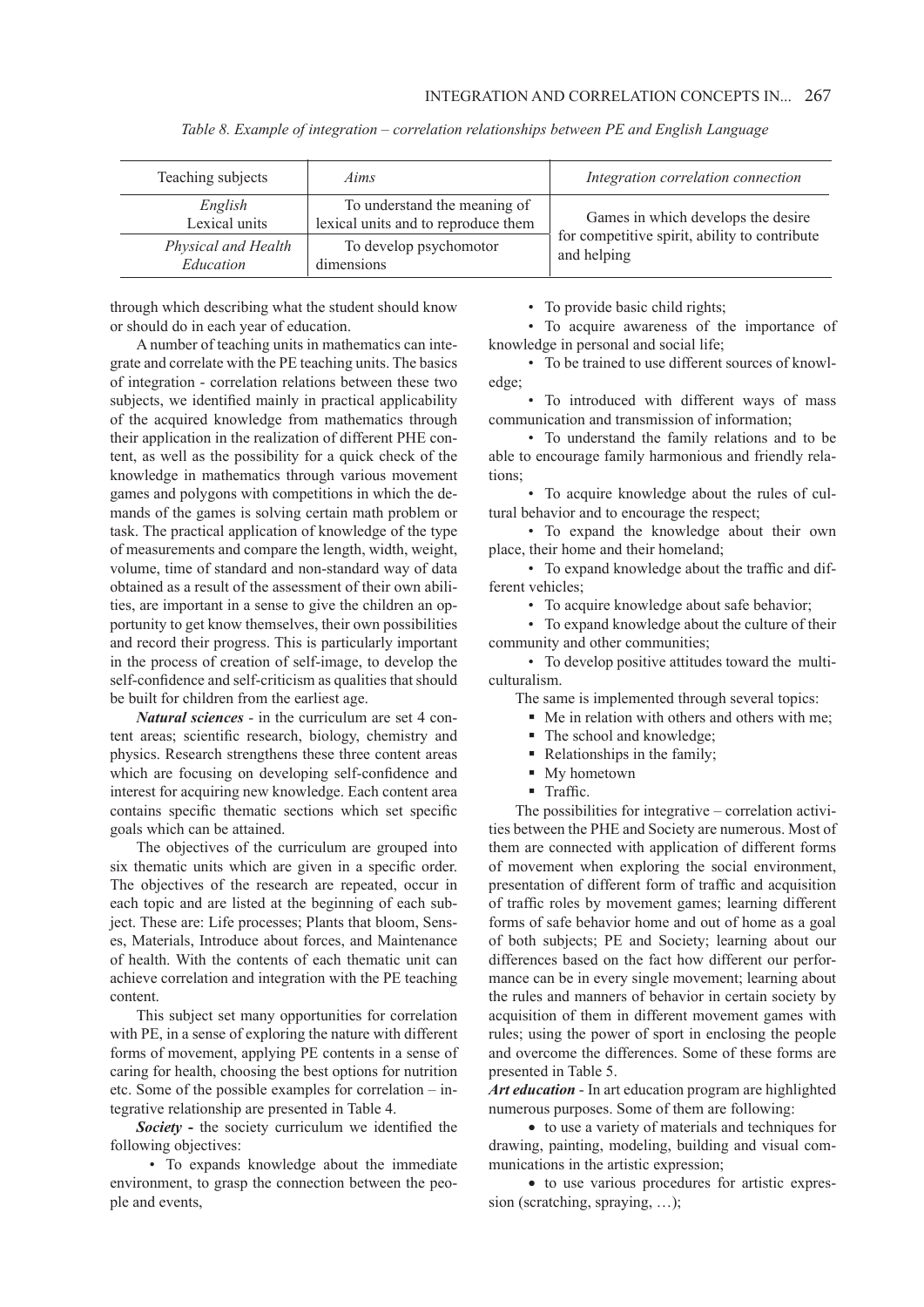#### 268  *B. Popeska & S. J. Mitkovska*

• to know how to use computer technology for artistic expression;

• The same includes several thematic areas: Drawing; Painting; Shaping in the space; Modeling and building; Design and Visual Communications

In each of these thematic areas there is a possibility for establishment of integration - correlation relationship. Teachers` positive characteristics are the foundation based on which, through the educational process and interaction with the students are building quality interrelations, filled with mutual respect and confidence. This, in fact is one complex network of mutual interaction and communication and which complexity is a result of the quality of mutual relations between the teacher and students as a precondition for successful realization of educational process as well as the process of development of children's personality.

In the curriculum of *music education* outlined the following objectives:

• To apply proper singing position (sitting, posture, breathing);

• To apply cultivated singing (singing moderately without grimacing, raising arms and shouting);

• To being trained to sing songs with various rhythmic melodic line;

• To be trained for actively listening music;

• To introduce the note elements:

• To be familiar with children's musical instruments and playing with them;

• To remembered, repeated, used movements in rhythmic musical activities

Within this curriculum are set several thematic sections: Singing, Music and movement; Listening music, Singing on the children's musical instruments; Fundamentals of musical literacy, basics of children's musical expression and creation. According to the influence that music contents have on the development of psychological and physical abilities of students, they have an important and prominent place in the general curriculum and especially in the physical education curriculum (Milanović & Tošić, 2012). The main correlation between these two subjects is in application of music in second part of PE classes when body shaping exercises are performed, making the class more fun, interesting and the process of exercising more interesting and demanding. The music rhythm facilitates the process of exercising, brings synergy to the class, and makes everybody to move in same steps. Other possibility for direct correlation between these two subjects are folklore dances which are part from both curricula as well. "Dance and folk dances" as selective subject is an integral part of the school curriculum in the Republic of Macedonia (Nasev, 2013). Some of the suggestions for correlation and integration are presented in Table 7.

The curriculum of *English language* contains the following purposes:

• To be enable for aural and visually recognizing new words and understand their meaning;

• Be able to reproduce words and simple language statements;

• Be able to recognize graphics of previous oral adopted words;

• To be able to write the famous words after spelling;

• To be able to lead a simple communication at the level of the adopted vocabulary and by applying of the language functions close to the age of the students;

• To gain information about another culture.

Contains several thematic units: Lexical units of grammatical structure; Language functions; Listening with understanding; Reading; Culture.

#### **CONCLUSION**

The connection of curriculum material of methodical and educational aspect is achievable and desirable between the subject which, on one side produce emphasized mental and on the other side, physical load. But often in the attempts for their correlation and integration appear certain problems. Namely, the teachers are faced with the problem of linking content logically into a whole and linking of content that seemingly can absolutely nothing to link. But this problem is solved with the implementation of the so-called active learning, i.e. with the opportunities which gives us the modern educational technology and with the implementation of a number of activities which must be relevant and respond to the nature of knowledge, i.e. teaching content that the student should adopt.

The analyses in this work as well as the experiences from practice shows that physical education has a major possibilities for correlation with all other school subjects. This possibilities are also emphasized by the development process were all development areas are integrated and sends the idea of holistic approach. The physical education contents, especially the movement games, represents a possibility for children to be free, to express their personality and feelings. These helps to the teacher to get know the children's real feelings and manners of behaviors and to correct them when needed using the appropriate tools. All presented forms of correlations and many more are just suggestion for the teachers and the possibility to look widely on PE and its educational role as well as on its role in creating a full development personality of the children. How this will be developed and applied in practical work depends mainly from the teachers understanding, interest and creativity as well as how the teachers which will use the PE contents in all their forms and aims. One side of this process is the direct correlation of the activities and subject contents. The other side is the process of learning and mechanisms for acquiring the knowledge, as well as the abilities that provide realization of the anticipated content. Here we primarily think on mental abilities needed for cognitive learning, and motor skills, motor coordination primarily still named as motor speed and intelligence, responsible for efficiency and success in